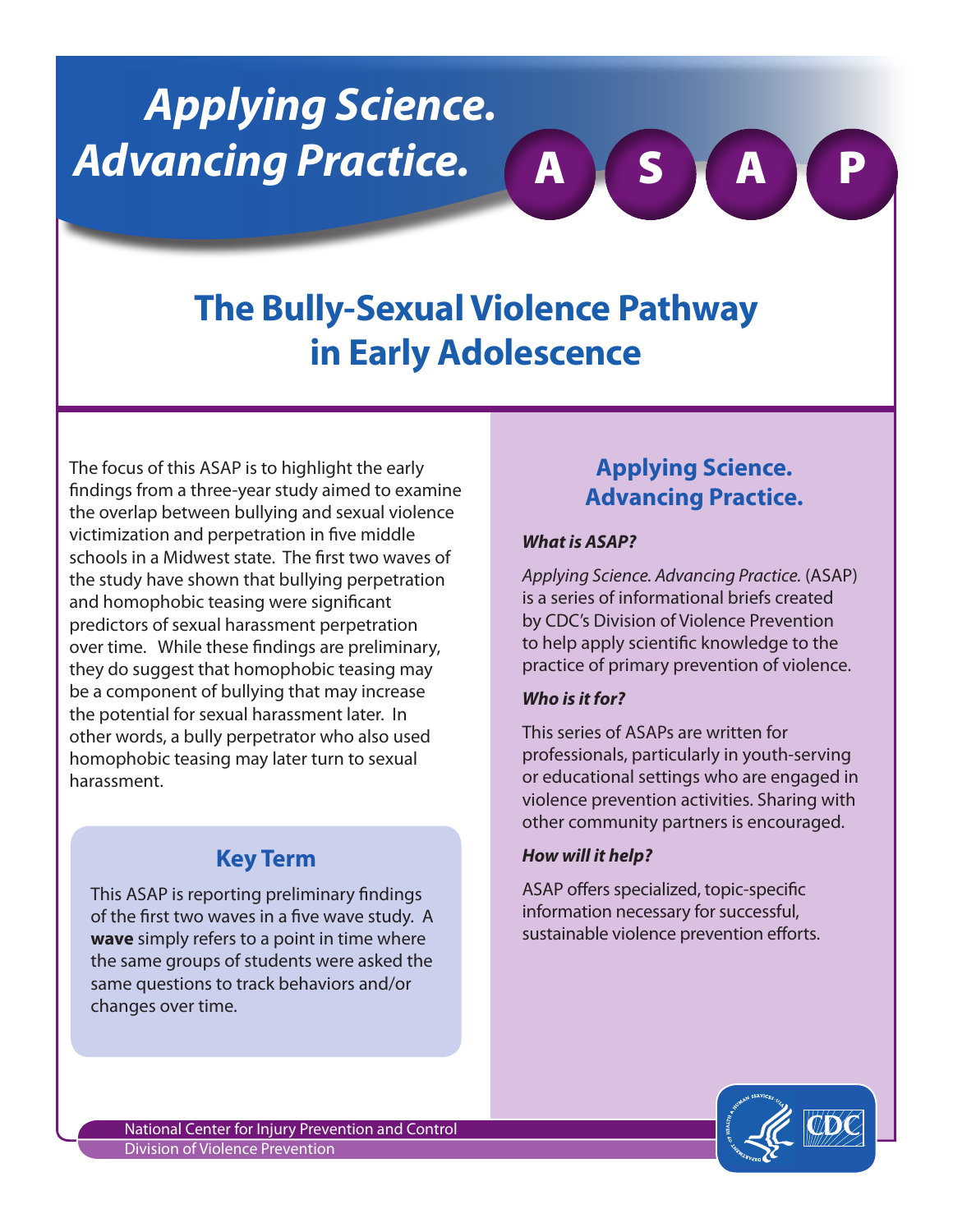#### **Key Terms**

Words to describe negative behaviors (bullying, homophobic teasing, and sexual harassment) have often been used interchangeably, as if they mean the same things. Though these three behaviors overlap conceptually in many ways, in order to respond appropriately it is important to understand how each of these behaviors is unique. For the purposes of this study, the behaviors were defined as follows:

**Bullying:** An act of intentionally inflicting injury or discomfort upon another person (through physical contact, through words or in other ways) repeatedly and over time for the purpose of intimidation and/or control.

**Homophobic Teasing:** Negative attitudes and behaviors directed toward individuals who identify as or are perceived to be lesbian, gay, bisexual, or transgendered.

**Sexual Harassment:** Includes comments, sexual rumor spreading, or groping.

## **Homophobic teasing in the Bully-Sexual Violence Pathway**

The *Bully-Sexual Violence Pathway* is an emerging theory in which bullying perpetration and homophobic teasing are thought to be predictive of sexual violence perpetration over time. The study described in this ASAP is the first step in answering the question of whether bullying in early adolescence might be a precursor to sexual violence perpetration in that the need for control and dominance that underlies bullying is transferred to increasingly escalating forms of aggression. This aggression shapes the relationships of the developing adolescent. Bullying in the form of name-calling and rumor spreading has been associated with homophobic teasing, which can lead to a climate where adolescent peer groups make fun of students who express behaviors that are not consistent with their gender. For example, boys are expected to be masculine and girls are expected to be feminine. When students engage in homophobic teasing, sexual violence perpetration *may* develop. In other words, a bully perpetrator who also uses homophobic teasing may

turn to sexual violence perpetration as oppositesex attractions develop and when masculine or feminine behavior considered socially acceptable for their gender is promoted.

This research is focused on one kind of sexual violence, sexual harassment, that does not include forcible acts like rape. The findings of this study do not imply that bullying leads to rape. It suggests that bullying and homophobic teasing are associated with later sexual harassment. This association suggests the potential for bullying prevention strategies to address sexual harassment and homophobic teasing more explicitly.

## **The Study**

Over 1300 diverse, Midwestern middle-school students were given a paper-and-pencil survey in the Spring and Fall of 2008. The surveys were given in the classroom. Students were asked questions in developmentally appropriate ways about their own behaviors related to bullying, homophobic teasing, and sexual harassment directed toward other students. (For example – to capture homophobic teasing students read the following sentence: Some kids call each other names like *homo, gay, lesbo, fag or dyke. How many times in the last 30 days did YOU say these words to…"* and then were asked how often they said these words to*"…a friend, someone you did not like, someone you did not know well, someone you thought was gay, and someone you did not think was gay".)* 

The students' well-being was given the highest level of attention. Students were assured that participation in the survey was voluntary and they were given the option of skipping any questions that made them feel uncomfortable. A speciallytrained doctoral-level psychology student was present during every survey administration to provide immediate support if students needed it. If a student needed additional support, referrals were given and students were reminded of the available school-based resources.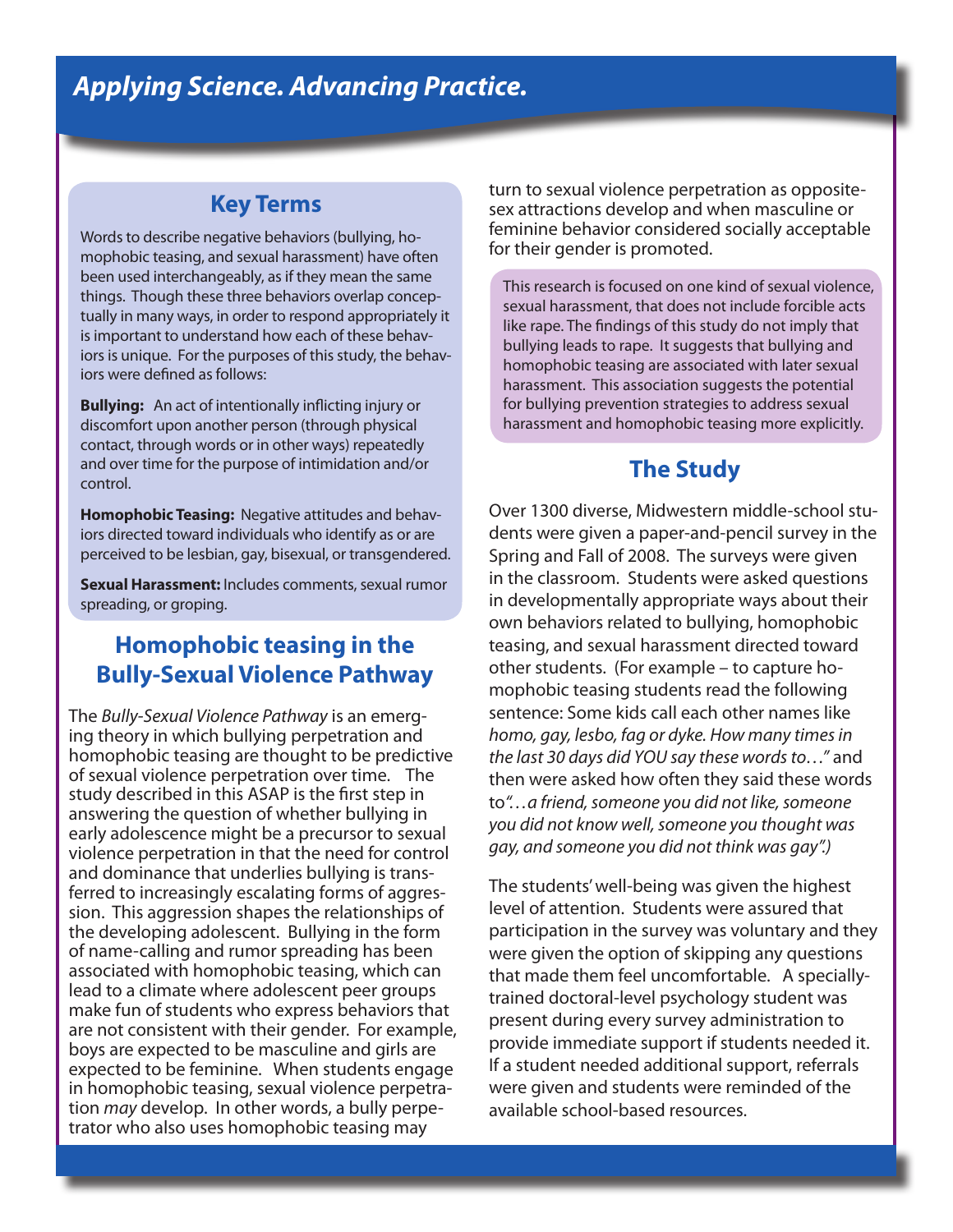In the study sample, boys and girls admit to bullying behavior at a similar rate; however more boys reported making sexual comments and homophobic teasing than girls. Girls in the study did show slightly higher rates of spreading sexual rumors.

As seen in Figure 1, bullying at Wave 1 significantly predicted sexual harassment at Wave 2 (even after controlling for sexual harassment at Wave 1, which means that bullying is predictive of sexual harassment over and above a student's tendency to sexually harass and is depicted by a dotted line.). Homophobic teasing at Wave 1 was also associated with sexual harassment at Wave 2. These findings suggest that a pathway may exist starting in early middle school where traditional bullying perpetration transforms into more gendered harassment and aggressive behavior, in the form of homophobic teasing and sexual harassment. According to the Bully-Sexual Violence Pathway, as adolescents who perpetrate traditional bullying mature, they increase their use of homophobic teasing. It is suggested that as these youth engage in more interactions with opposite sex peers, they are more likely to perpetrate sexual violence. The current waves of this study confirm a strong association between

bullying perpetration and subsequent sexual harassment perpetration for both boys and girls. It also confirms that homophobic teasing is associated with co-occurring bullying perpetration and later sexual harassment perpetration.

The Bully-Sexual Violence Pathway Theory does not suggest that all youth who engage in bullying behaviors will engage in sexually harassing behaviors. What it does suggest, as demonstrated in Figure 2, is that bullying behavior and homophobic teasing, if not resolved or redirected, may escalate in nature. This escalation may increase the potential for sexually harassing behavior. Modifying existing or planned bullying prevention strategies to address homophobic teasing and sexual harassment may be an opportunity for prevention of this form of sexual violence. With continued analysis of future waves of the study data, we hope to confirm and expand on this Bully-Sexual Violence Pathway.

While it is too soon to offer specific recommendations for practice, it is clear that the early findings point toward a closer look at how bullying prevention programs can – and should – include the issues of sexual harassment and homophobic teasing as part of the strategy.





**A S A P**